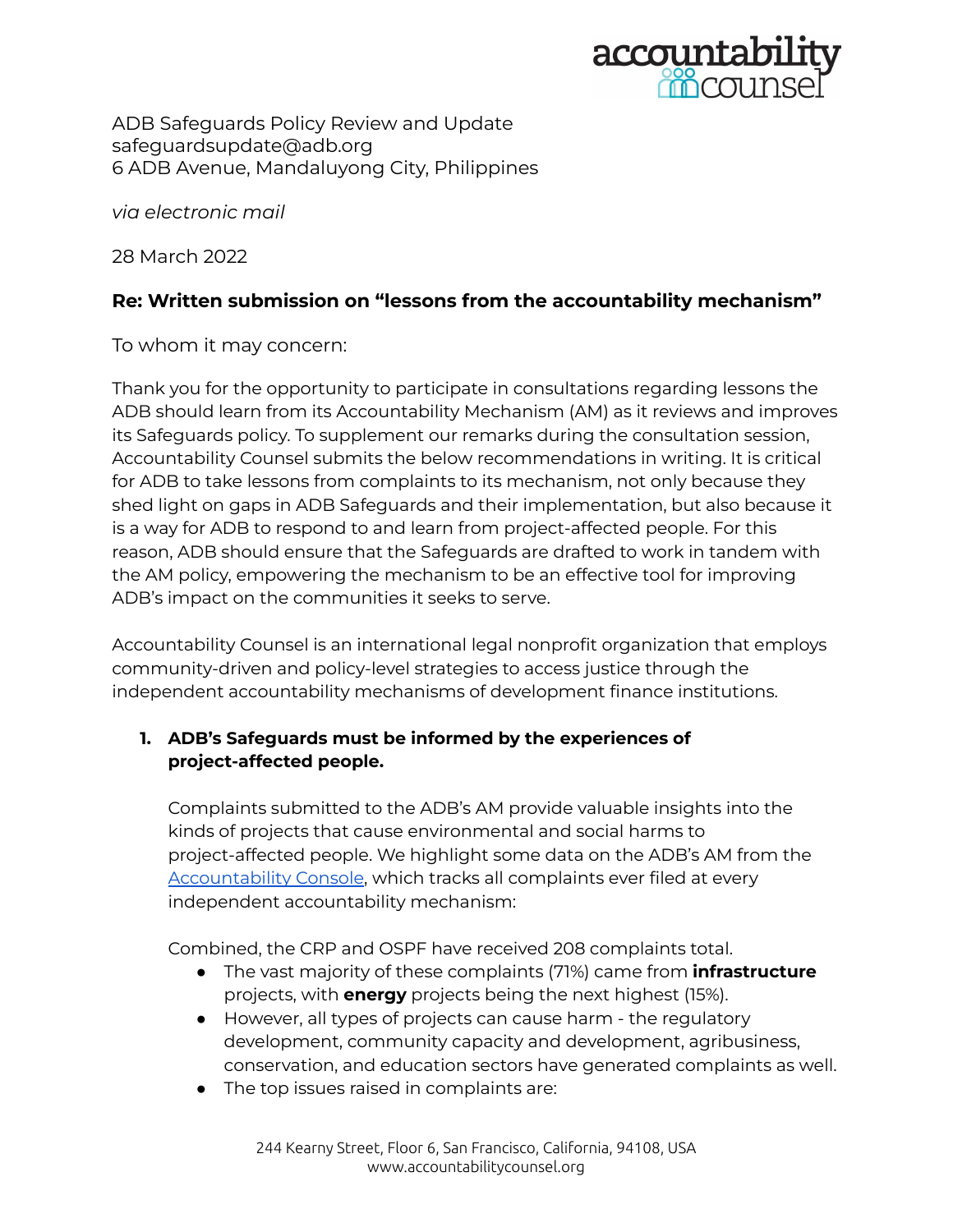

- **Displacement** (56 complaints)
- **Consultation and Disclosure** (47 complaints)
- **Livelihoods** (36 complaints)

We can look specifically at adverse impacts from complaints about [projects](https://accountabilityconsole.com/complaints/visualize/?iam=5&is_non_compliant=True) where [non-compliance](https://accountabilityconsole.com/complaints/visualize/?iam=5&is_non_compliant=True) was found: 1

- Most were **infrastructure** projects (5 cases), but there were also 2 **energy** projects and 1 **conservation and environmental protection** project.
- The issues raised in these complaints were:
	- **Community Health and Safety** (4 complaints)
	- **Displacement** (4)
	- **Consultation and Disclosure** (4)
	- **Livelihoods** (4)
	- **Environmental** (3)
	- **Due Diligence** (3)
	- **Pollution** (3)
- This data tells us that at minimum, Safeguards policies around these issues should be strengthened and enforced. This is particularly important in light of the mechanism's report during the consultation call that ADB is increasingly funding infrastructure projects, which generate more complaints than any other kind of project.

As a starting point, ADB should ensure that human rights standards are incorporated throughout its Safeguards policy. Moreover, the ADB should commit to not financing activities that would cause, contribute to, or exacerbate human rights violations. Therefore, we echo the NGO Forum on ADB's recommendations for ensuring a robust, [rights-based,](https://www.forum-adb.org/post/joint-civil-society-statement-for-a-robust-rights-based-and-just-safeguards-policy-at-the-adb) and just [safeguards](https://www.forum-adb.org/post/joint-civil-society-statement-for-a-robust-rights-based-and-just-safeguards-policy-at-the-adb) policy.

#### **2. To bolster the AM's accessibility, the Safeguards should include a requirement for clients and sub-clients to disclose the availability of the CRP and OSPF to people potentially affected by a project.**

If project-affected people are unaware that the AM exists, then they are unable to access it, which limits ADB's ability to learn lessons through it. Requiring ADB clients to disclose that the AM is available is a simple way to increase its accessibility, particularly since clients are already required to disclose the existence of project-level grievance redress mechanisms.

<sup>&</sup>lt;sup>1</sup> Only 7 compliance reviews have ever been completed, and all found non-compliance.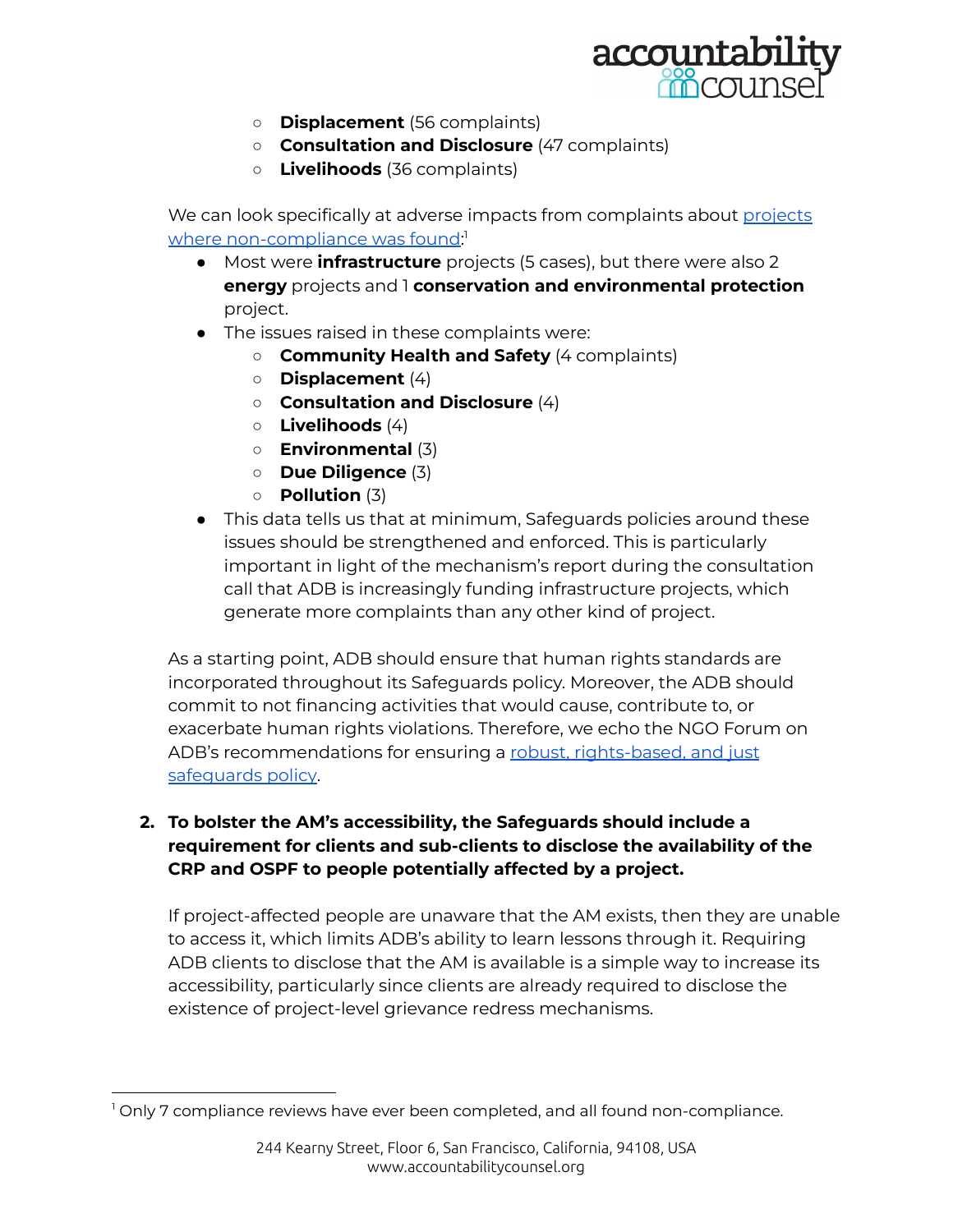

This disclosure requirement should apply equally to ABD sub-clients implementing projects funded through financial intermediaries (FIs). Lack of transparency around FI projects often leaves affected communities unaware that a DFI with an independent accountability mechanism is involved in the project, which limits their access to recourse for harm. Requiring sub-clients to disclose the availability of the ADB's AM would help the Bank to avoid a potential blind spot and ensure that it gleans lessons from cases involving FIs.

We were encouraged to hear that ADB is finalizing a client disclosure provision to be included in loan covenants. However, given that such loan covenants are often confidential - and at any rate, are rarely shared with project-affected communities - it is critical that the client disclosure requirement be [included](https://www.accountabilitycounsel.org/2022/02/why-dfi-clients-should-tell-communities-about-accountability-mechanisms/) explicitly in the Safequards as well. There should be a public commitment from clients and sub-clients to disclose, in the interest of transparency and accountability.<sup>2</sup>

Using the 2009 Policy Statement, we would recommend adding the following language:

"The borrower/client will establish a mechanism to receive and facilitate resolution of affected peoples' concerns, complaints, and grievances about the project's environmental performance. The grievance mechanism should be scaled to the risks and adverse impacts of the projects. It should address affected people's concerns and complaints promptly, using an understandable and transparent process that is gender responsive, culturally appropriate, and readily accessible to all segments of the affected people at no costs and without retribution. The mechanism should not impede access to the country's judicial or administrative remedies. The affected people will be appropriately informed about the mechanism. In addition, the borrower/client will notify affected peoples of the existence and application of the ADB's Accountability Mechanism."

#### **3. The Safeguards should enable remedy, in a manner consistent with the UN Guiding Principles.**

 $<sup>2</sup>$  Several peer financial institutions have recently updated their environmental and social</sup> safeguards to require clients to disclose the availability of accountability mechanisms. These include the **Inter-American Development Bank**, the **Asian Infrastructure Investment Bank**, the **Green Climate Fund**, and the **European Investment Bank**. Other institutions have included a client disclosure requirement in other public policies, including the **U.S. International Development Finance Corporation** (in its Board resolution establishing the Office of Accountability), and the **African Development Bank** (in the Operating Rules and Procedures of its Independent Recourse Mechanism).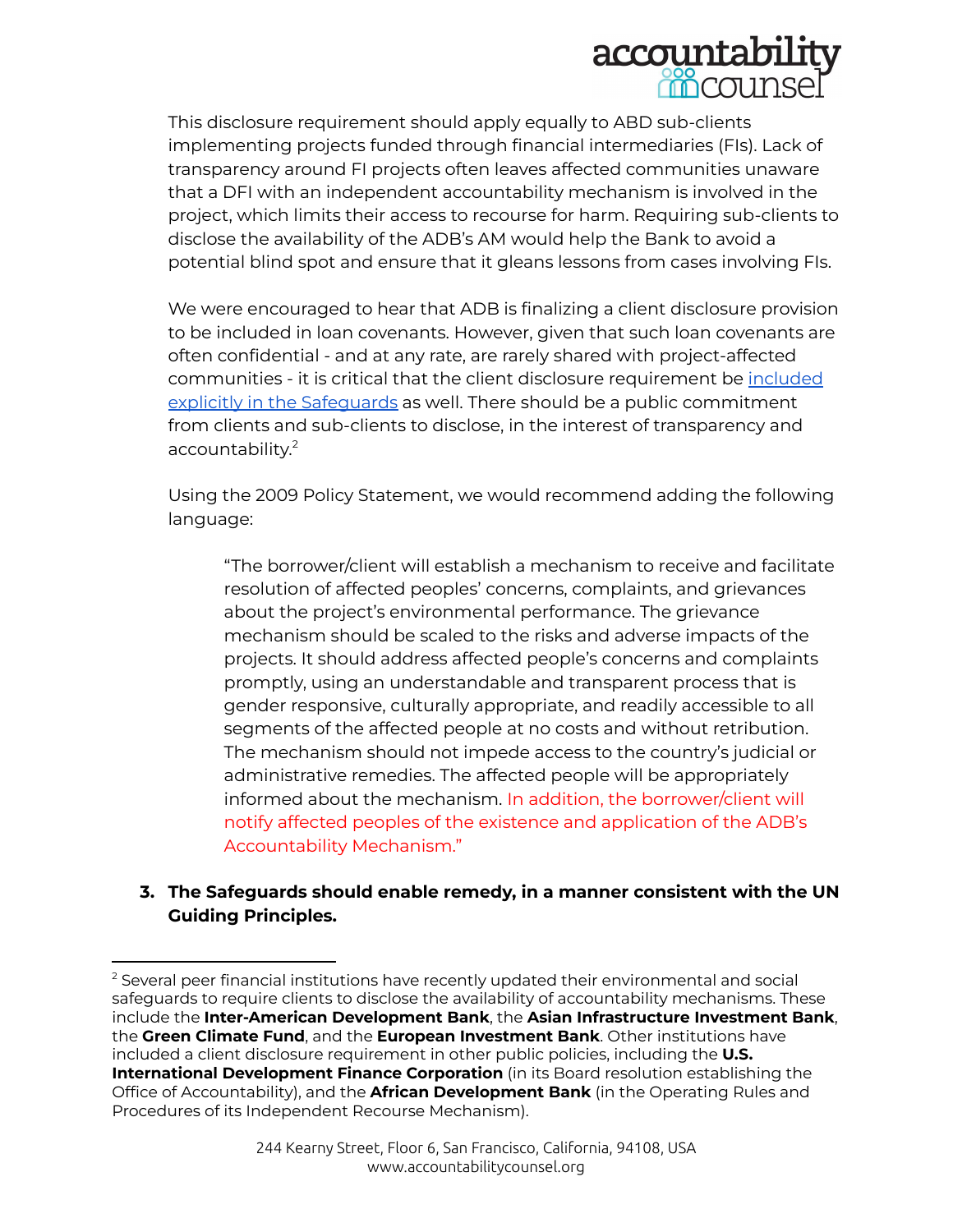

Ensuring that communities are made whole if they are harmed by ADB-financed projects is a key part of improving ADB's development effectiveness. In recent months, peer development finance institutions have taken steps toward enabling remedy for harms that occur despite preventative efforts.<sup>3</sup> If ADB fails to incorporate provisions for enabling remedy throughout the Safeguards, the new policy risks lagging behind best practice at peer institutions.

- (1) The ADB should establish **reserve funds** for the remediation of adverse impacts, should any arise.
	- Other mechanisms for financing remedy include (1) Escrow, (2) Trust fund, (3) Contingency funds, (4) Insurance, and (5) Guarantees and letters of credit.
- (2) We echo the Office of the UN High Commissioner on Human Rights' [recommendations](https://www.ohchr.org/Documents/Publications/Remedy-in-Development.pdf#page=58) for integrating remedy into Safeguards from its recent report on remedy in development finance:
	- The Safeguards should "**[r]equire contingency planning for remedy and that environmental and social action plans include provisions on remedy**, including and beyond the resettlement context."
	- **Mitigation hierarchies should be amended** in order to:
		- "Incorporate a clear requirement that adverse impacts, including adverse human rights impacts, should be remedied.
		- Ensure that human rights impacts are not subject to offsetting.
		- Provide a broader range of reparations (i.e. restitution, compensation, rehabilitation, satisfaction and guarantees of non-repetition), rather than compensation and offsetting alone.
		- Ensure that the 'technical or financial feasibility' criterion does not trump human rights considerations."
	- **ADB should "[e]nsure that safeguards specify that IAMs should seek to address and remedy harms**, in addition to (and related to)... environmental and social performance."

 $3$  For example:

<sup>●</sup> **IFC** is working on a public "remedy issues and options" paper to set out a potential framework for how to contribute to remedy where it has contributed to harm. Relatedly, the mandate of IFC's CAO requires the mechanism to facilitate access to remedy. (IFC's CAO Policy paras. 4-5,7)

<sup>●</sup> **AfDB's** updated IRM policy requires management action plans to include clear, time-bound actions to achieve remedy for affected populations in addition to returning the Bank to compliance. (AfDB's IRM Operating Rules and Procedures VII.h.69(b))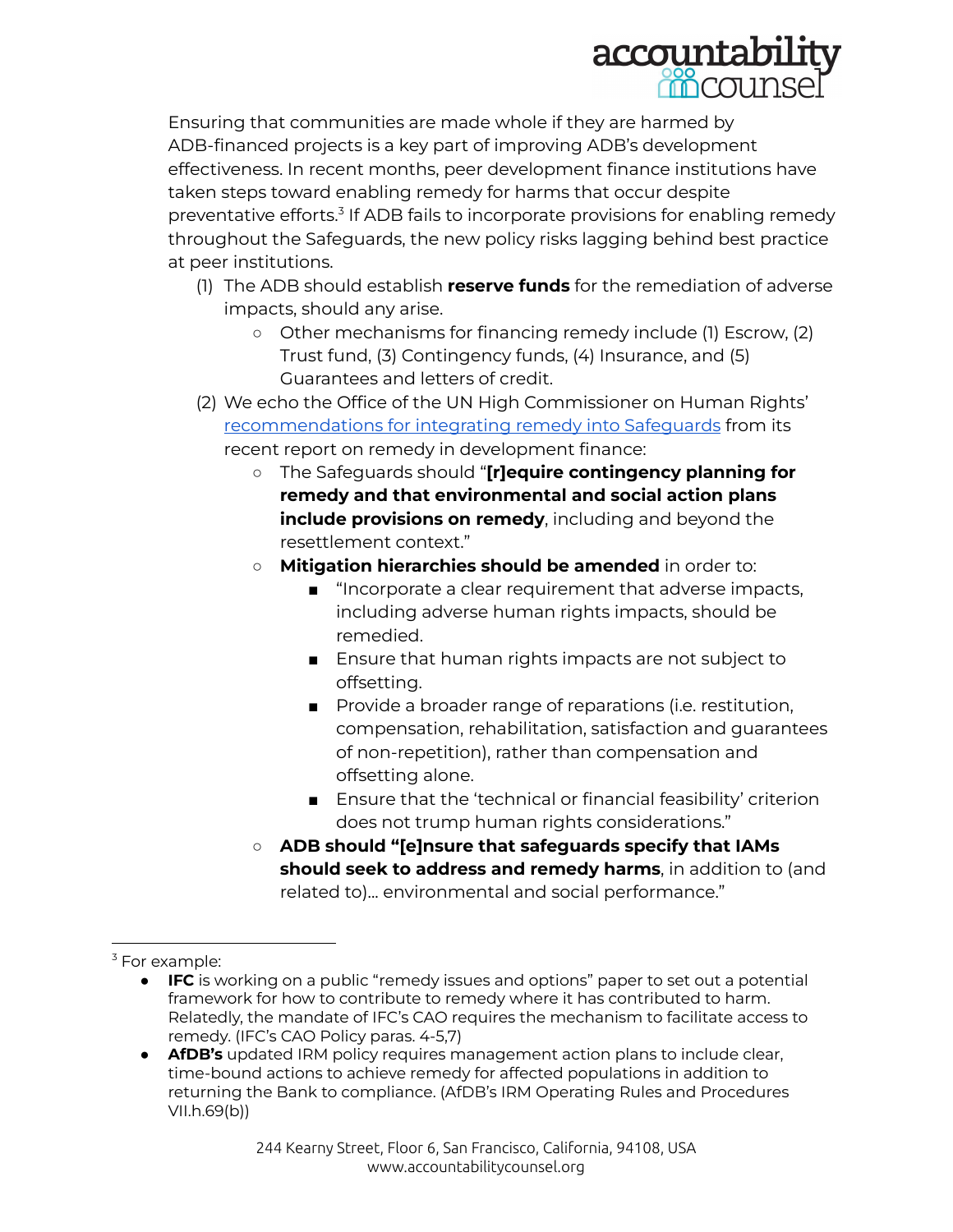

- This in turn requires the AM to be more accessible to complainants so that it can better serve as a channel for remedy.
	- Of the 208 complaints received, only 33 have ever been found eligible (16%).
	- **●** 79% of all complaints received are closed without outputs, meaning no compliance review report or problem-solving agreement is generated.
	- The AM's presentation during the consultation revealed that a large number of these complaints are found ineligible because of the "good faith engagement" prerequisite. However, neither the AM nor ADB more broadly has a centralized system for tracking the outcomes of complaints found ineligible for not meeting the "good faith engagement" requirement.
	- Therefore, even though the AM exists, very few project-affected communities are obtaining remedy through it, and it is not clear that remedy is provided through other channels.
- **ADB should "[i]ntegrate the Guiding Principles on Business and Human Rights within [its] safeguard policies** in order to harmonize upwards, and strengthen: (a) social risk assessment and prioritization; (b) human rights due diligence; (c) approaches to remedy; and (d) GRMs."
- (3) The current AM policy emphasizes that ADB clients must agree to any remedial measures proposed in Management Action Plans. The Safeguards should also include this requirement (given that the Safeguards policy is the primary public document that sets out client obligations) and should assert that **ADB management can and should use its leverage over the client to encourage the implementation of remedial measures.**

## **4. The Safeguards should require ADB and clients to engage in good faith with the accountability mechanism.**

The ADBs lacks public procedures for how Bank management engages with the institution's AM. The ADB Safeguards, or other policies, should contain procedures for management's timely and cooperative engagement with AM processes, including but not limited to:

- Cooperating with CRP investigations;
- Participating in dispute resolution processes when consented to by complainants;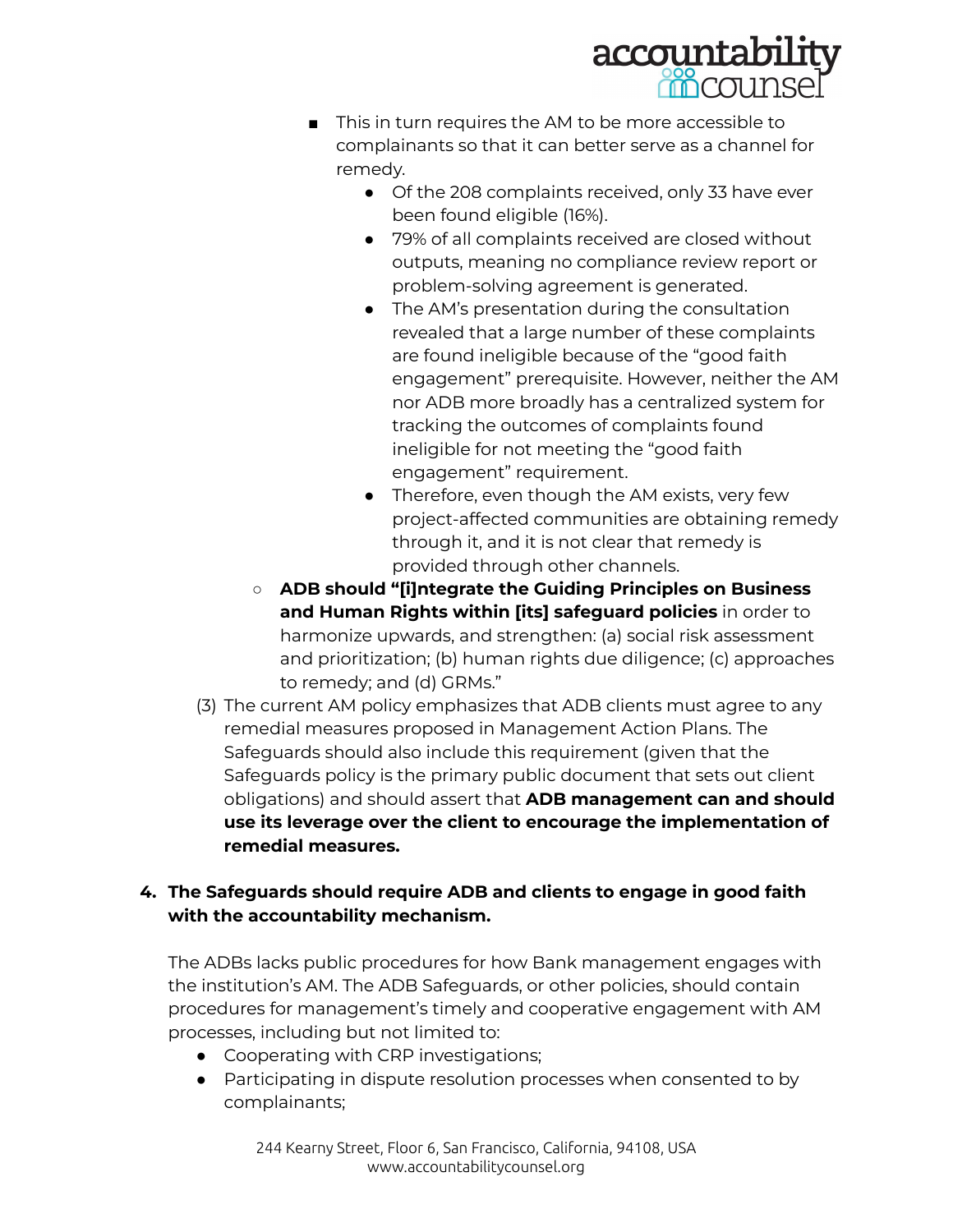

- Establishing a designated focal point within the environmental and social compliance department between management and the AM;
- Ensuring that management action plans include specific, time-bound remedial measures that are able to be monitored, include a budget, and include financing for remedy; and
- Requiring management to indicate how it is making use of lessons generated by the AM, whether in new policies, procedures, or guidance to staff.

The Safeguards should also require clients to cooperate in good faith with all AM investigations and processes. This includes providing the AM access to all relevant project documents, data, and staff.

### **5. The Safeguard policy review should anticipate and lay a strong foundation for the upcoming AM policy review.**

As the AM is the primary mechanism by which communities can hold the Bank and clients accountable to its Safeguards policy, the Safeguards and AM procedures must work in tandem to ensure that the AM is as effective as possible. With an eye to the upcoming AM policy review, the new Safeguards must take into account potential AM policy revisions. At minimum, the new Safeguards policy should not limit the opportunity for the AM to adapt its procedures to become consistent with existing good practice.

Above all else, the Safeguards update must not dilute good provisions from the current policy. As just one example, the Safeguards should retain their application to associated facilities, as these facilities have the same potential to cause environmental and social harm as projects themselves. In turn, the updated AM policy should clarify that communities experiencing harm from associated facilities may bring a complaint to the AM.

One fundamental impediment to the AM's effectiveness was discussed during the consultation: the AM's eligibility requirements - particularly the good faith engagement prerequisite - exclude the vast majority of complaints. During the forthcoming review of the AM procedures, the ADB should **eliminate the good faith engagement requirement** for several reasons:

(1) From the perspective of communities, the AM's independence from the project implementer and ADB management is often a key advantage over other mechanisms. Communities frequently have good reasons for not wanting to engage with a project-level grievance mechanism or Bank management, particularly if they fear, or are experiencing, retaliation. The high rate of complaints to the AM found ineligible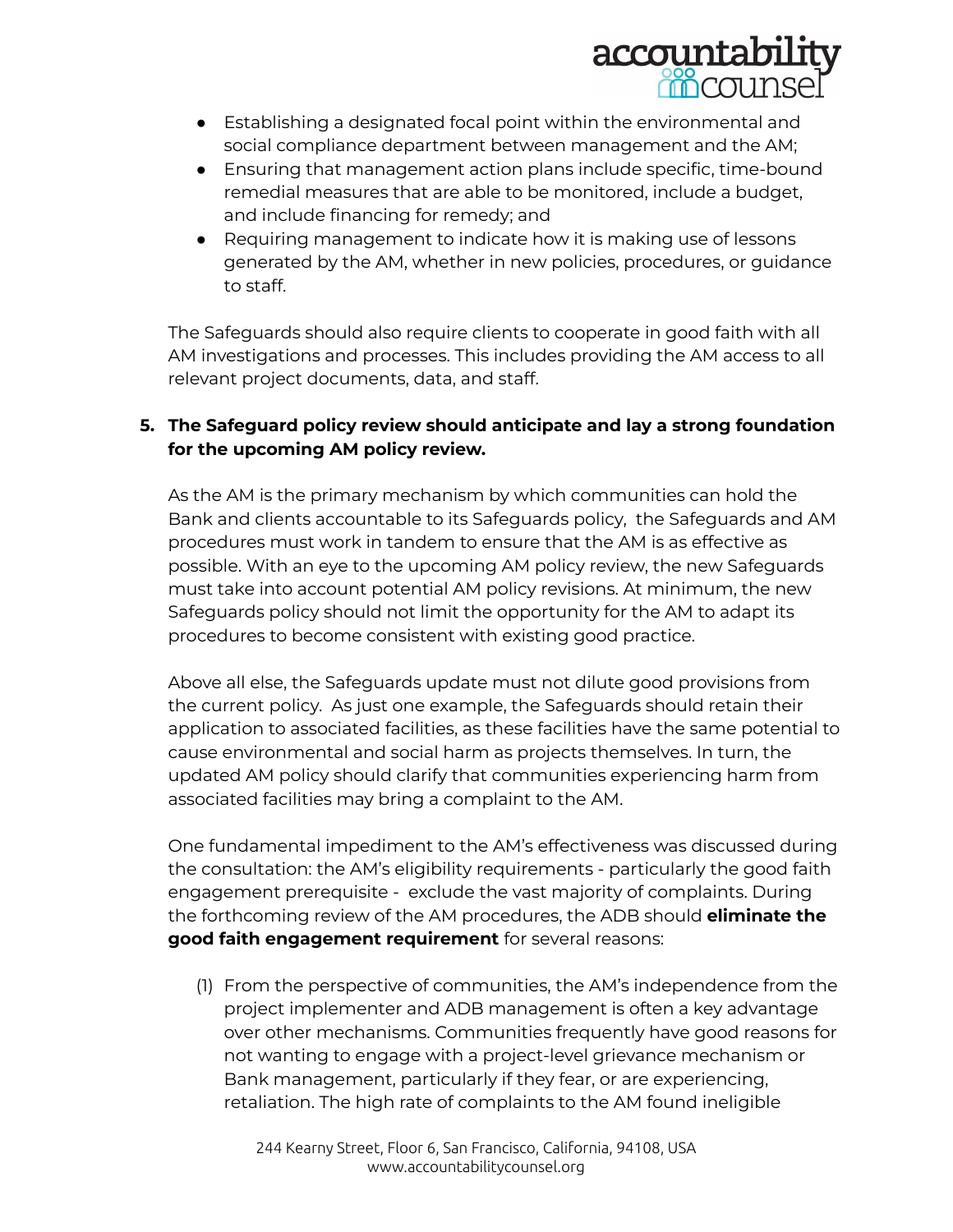

because of no good faith engagement illustrates this issue. Instead of requiring communities to go through other channels, some of which they do not trust or are ineffective, the ADB should allow them to access the mechanism of their choice so that issues can be unearthed and addressed.

- (2) IAMs at peer institutions allow complaints without first engaging with a client or project-level grievance mechanism or management. These policies, such as that of the International Finance Corporation's Compliance Advisor and Ombudsman, allow complainants to describe any previous efforts they have made but do not require such efforts for eligibility. 4
- (3) Concerns raised during the consultation call about the AM being less responsive and slower-acting than a project-level GRM do not justify the AM's position as a mechanism of last resort. Rather, such concerns indicate that the AM needs to be better resourced. The AM must be given an adequate budget and staff to address the volume of complaints it receives in a timely manner.

Allowing the AM to address more of the complaints it receives benefits ADB by enabling it to draw lessons from more cases, which should in turn lead to better implementation of Safeguards and a more positive impact on communities.

The Accountability Mechanism's procedures should be updated through a robust consultations process so that it can better comport with existing good practice,<sup>5</sup> not only on the issue of eligibility, but others as well.

Thank you again for the opportunity to share these recommendations for strengthening the updated ADB Safeguards. Please reach out if you have any questions or if we can be of any further assistance.

Sincerely,

Margamp JDay

Margaux Day Policy Director Accountability Counsel margaux@accountabilitycounsel.org

<sup>4</sup> CAO policy paras. 33-34. See also the Green Climate Fund's Independent Redress Mechanism policy paras. 25-26.

<sup>5</sup> See [Accountability](https://accountabilitycounsel.org/wp-content/uploads/2021/12/good-policy-paper-final.pdf) Counsel, Bank Information Center, Center for International [Environmental](https://accountabilitycounsel.org/wp-content/uploads/2021/12/good-policy-paper-final.pdf) Law, et al., *Good Policy Paper: Guiding Practice from the Policies of Independent [Accountability](https://accountabilitycounsel.org/wp-content/uploads/2021/12/good-policy-paper-final.pdf) Mechanisms* (Dec. 2021)